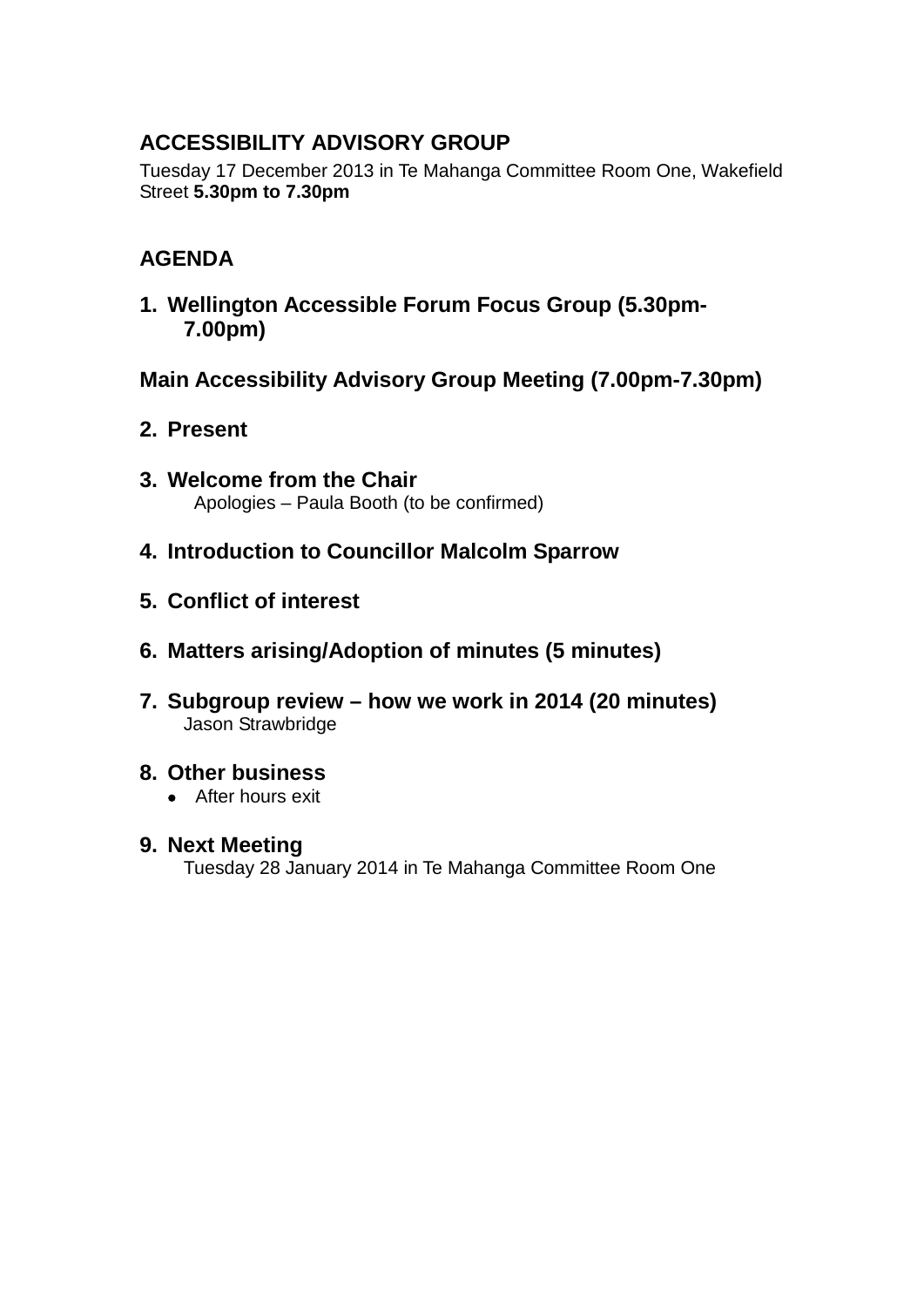Wellington City Council Te Kaunihera ō Pōneke

## **ACCESSIBILITY ADVISORY GROUP**

Tuesday 17 December 2013 in Te Mahanga Committee Room One, Wakefield Street 5.30 to 7.30pm

**1. Wellington Accessible Forum Focus Group** – a focus group was held as part of the evaluation of Councils forums. The group and participants' feedback and discussed recent Wellington Accessible Forums and ideas for improvements. A full report back on this will be provided separately once the evaluation has been completed.

**Action**: Lisa to provide feedback on the evaluation and process going forward

Main Accessibility Advisory Group Meeting

#### **2. Present**

- Members Jason Strawbridge, Kendal Akhurst, Michael Bealing, Robert MacKay, Angela Vanderpoel Julia Mosen, Alan Royal, Shannon Krogman.
- Apologies Paula Booth, Cr Malcolm Sparrow,
- Councillors Cr David Lee.
- Council officers Graeme Shimmin

#### **3. Welcome from the Chair**

#### **4. Introduction to Councillor Malcolm Sparrow -** Item postponed till next meeting

#### **5. Conflict of interest**

None.

#### **6. Matters arising/Adoption of minutes**

Minutes of last meeting approved.

#### **7. Subgroup review – how we work in 2014**

Discussion was held around the current subgroup work. It was commented on that the work is sometimes unevenly spread between groups so perhaps a 'project'/issue based approach would be better?

When a subject or issue arose that required subgroup work, members would nominate themselves to work on it. This would ensure a variety of people worked on different issues and that members could manage their own workloads and take a step back if they had too much on elsewhere. If only 1 or two people nominated themselves this could mean that there was a lack of interest and perhaps the group shouldn't work on the issue/topic? This would help address the issue of the group overstretching themselves.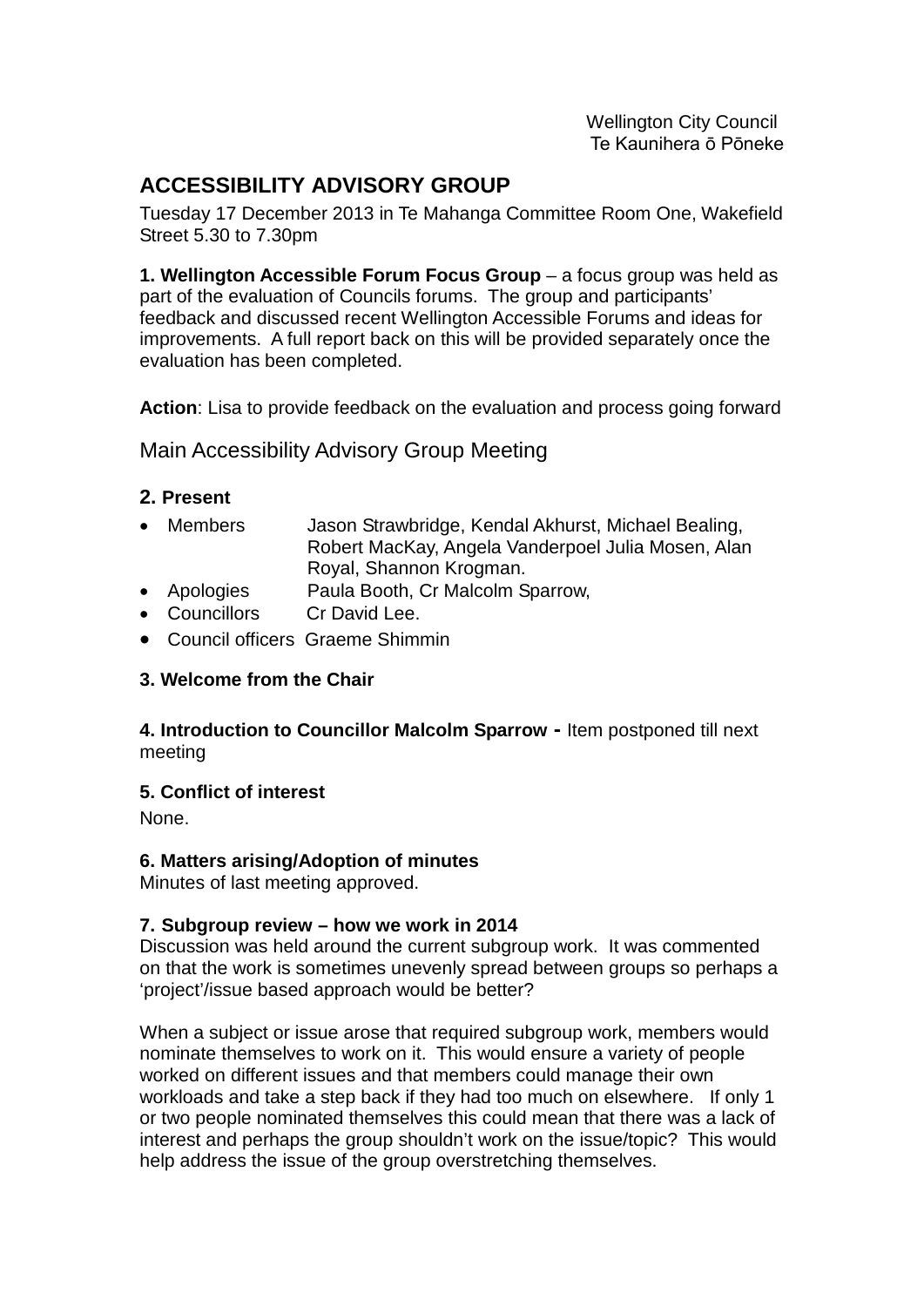It was noted that the subgroup system was based on the previous committee and portfolio structure; as this had been revised it would be appropriate to revisit how the group work on issues outside the main meetings.

It was still felt there was a place for 'subject matter' experts, but this approach could mean the group were more adaptable, and members' knowledge and specialism's more easily shared.

It was felt a spreadsheet to record who's doing what would be useful and could be attached to agendas and minutes. This could be a shared document using a program such as Dropbox or Googledocs. It could be populated with projects etc for the group to nominate themselves to etc. There should be a clear system for labelling, updating etc.

**Action: The group to look at the most suitable online tool to use for collaborative working.**

#### **8. Other business**

- After hours exit It was explained that Council had recently changed the exit system for the building meaning that a card was now required for all none emergency exits. This means officers must escort member out of the building to release the doors. The doors can still be used in an emergency. (NB on exiting the building Jason and Cllr raised concerns about the effectiveness of this system and usability of the emergency exit system and are following up with property and security officers to discuss.)
- Meet and Greet and Advisory Group/Forum review A quick discussion was held around the meet and greet, the group felt this went well and there was value in meeting the other advisory groups. They felt PAG were very effective at getting their points across, and liked the way they presented challenges to each councillor.

#### **9. Next Meeting**

Tuesday 28 January 2014 in Te Mahanga Committee Room One